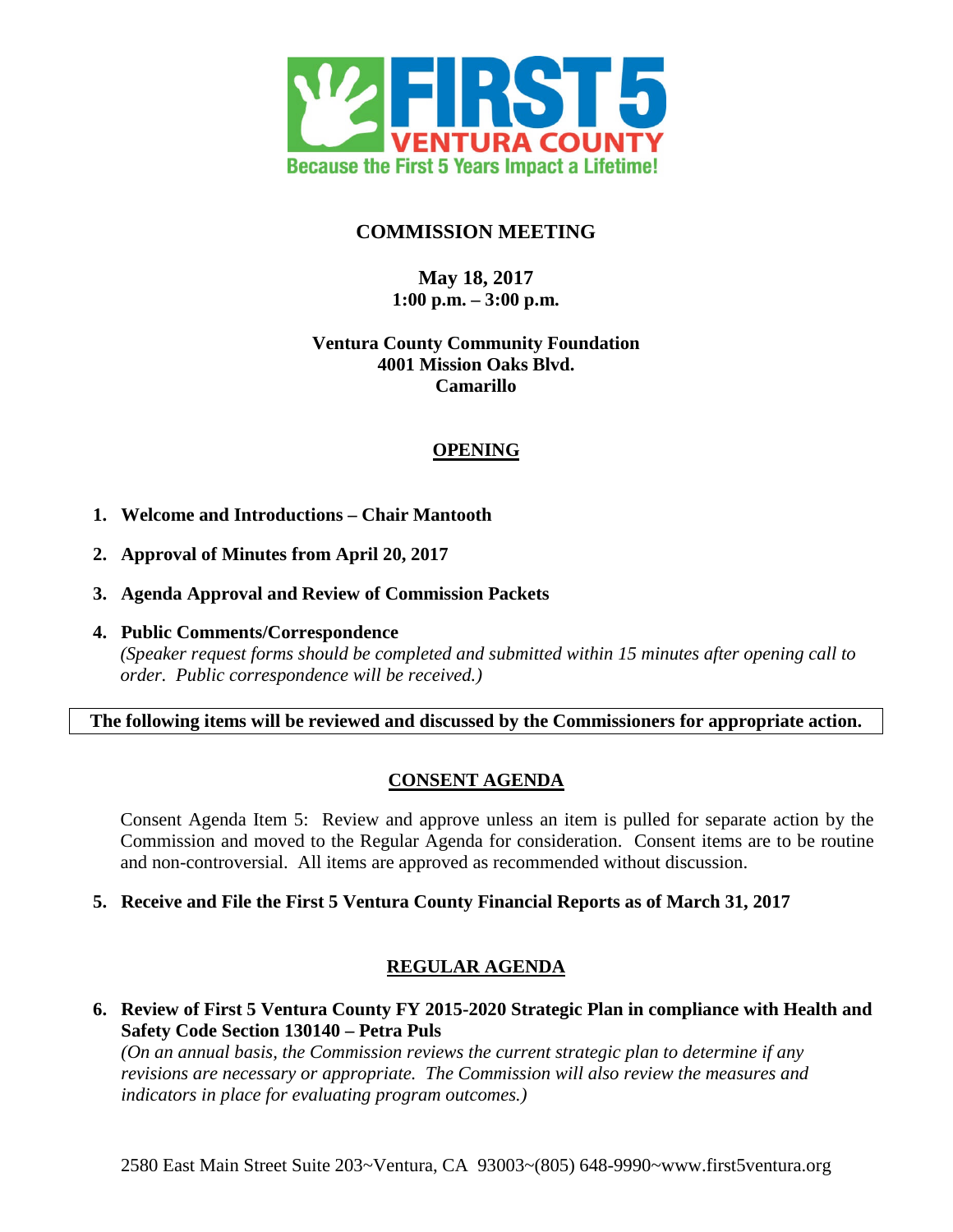#### **7. Report of Committees**

**a. Administration and Finance Committee – Commissioner Stenslie and Commissioner Mantooth**

#### (1.) **Recommendation to adopt proposed budgets for Fiscal Year 2017-18**

*(Recommended action is to adopt Fiscal Year 2017-2018 budgets. The operating budget shall be the final budget if there are no substantive comments by the Community Commission of Ventura County and the Board of Supervisors after their reviews.)*

- (2.) **Recommendation to approve updated FY 2016-26 financial plan, in compliance with Health and Safety Code Section 130151** *(The Commission will approve and adopt an updated financial plan.)*
- (3.) **Recommendation to maintain targeted administrative cap at 5.5% of total operating budget for FY 2017-18**

*(Recommended action maintains targeted administrative cap at 5.5%, following the annual review of Commission's policy limiting the percentage of the Commission's budget that may be spent on administrative functions, in compliance with legislative requirements.)*

(4.) **Recommendation to approve one-time salary parity adjustment for staff hired prior to July 1, 2016**

*(Recommended action is to implement a one-time salary parity adjustment for current Commission staff hired prior to July 1, 2016 for a total not to exceed \$23,000, retroactive to July 1, 2016. No new allocations are required.)*

#### **8. Recommendation to Continue Contract with Economic Development Collaborative - Ventura County to Manage and Implement the Community Investment Loan Fund – Petra Puls**

*(Recommended action would continue to contract with the Economic Development Collaborative - Ventura County (EDC-VC) to administer and implement the Community Investment Loan Fund for FY 2017-18, not to exceed \$30,000. The contract would also provide funds for EDC-VC to issue up to \$250,000 in loans to eligible Community Investment Loan Fund applicants under the previously approved loan guidelines.)*

### **9. Recommendation for Pleasant Valley Neighborhood for Learning to utilize current funds for prior years' salary corrections – Jennifer Johnson**

*(Recommendation action would allow the Pleasant Valley Neighborhood for Learning to use funds allocated for FY 2016/17 – 2018/19 for salary increases that were not issued during FY 2012/13 – 2015/16 by the contract agency.)*

**10. Recommendation to Grant Authority to the Executive Director to Directly Contract with Current Service Providers of the Triple P Positive Parenting Program– Petra Puls**

*(Recommended action would grant authority to the Executive Director to enter into FY 2017-19 contracts with existing service providers, who subcontract with the current contractor that has given notice of termination effective June 30, 2017, to ensure continued implementation of the Triple P Positive Parenting Program. No new allocation of funds would be required.)*